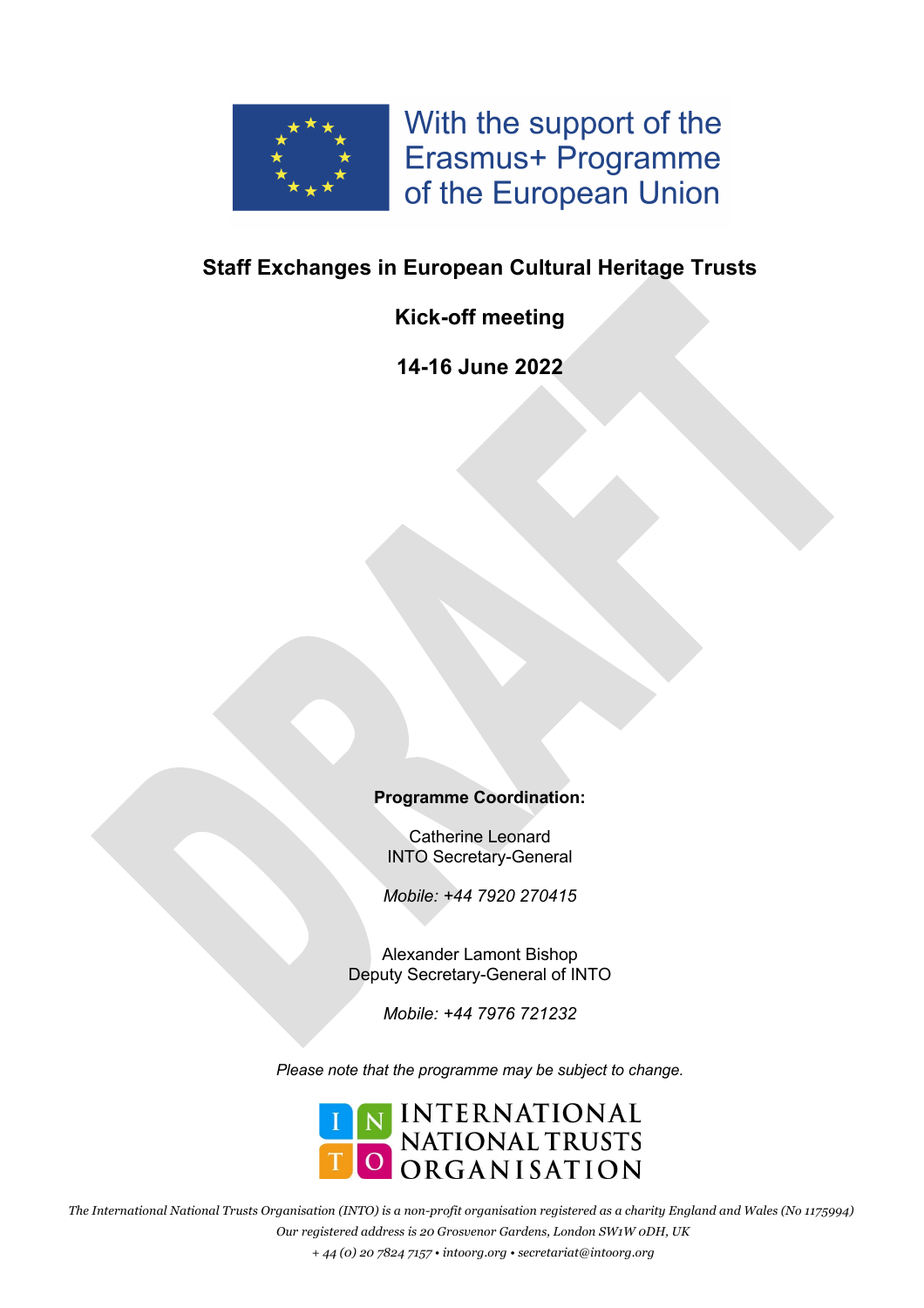#### **Participants:**

Lucas De Clercq Manager - Development, Experience and Membership, Herita (BE)

> Puck Verstraeten Project Leader - Heritage experience, Herita (BE)

Clea Warner Clea Warner, General Manager Highlands & Islands, National Trust for Scotland (UK)

Raoul Curtis Machin Operations Manager Culloden Battlefield, National Trust for Scotland (UK)

Sara Clerici Institutional Fundraising Referent, FAI - Fondo Ambiente Italiano (IT)

Alice Chiapparrone Head of Property Operational Marketing, FAI - Fondo Ambiente Italiano (IT)

> Michaela Kubíková Director, National Trust of Slovakia (SK)

> > Gréta Korpádiová National Trust of Slovakia (SK)

Francesco Kinský dal Borgo Associate, Czech National Trust (CZ)

Jana Schiebertová Project Manager, SEECHT Project (CZ)

Irena Edwards Chair, Czech National Trust and Trustee of INTO (CZ)

Mike Leigh General Manager for the Surrey Landscapes Portfolios, National Trust (UK)

Zara Luxford General Manager for Nymans & Standen, National Trust (UK)

#### **With:**

Catherine Leonard INTO Secretary-General

Alexander Lamont Bishop INTO Deputy Secretary-General

Charlotte Ward Communications and Projects Manager, INTO

> Becky Sejournant Fundraising Manager, INTO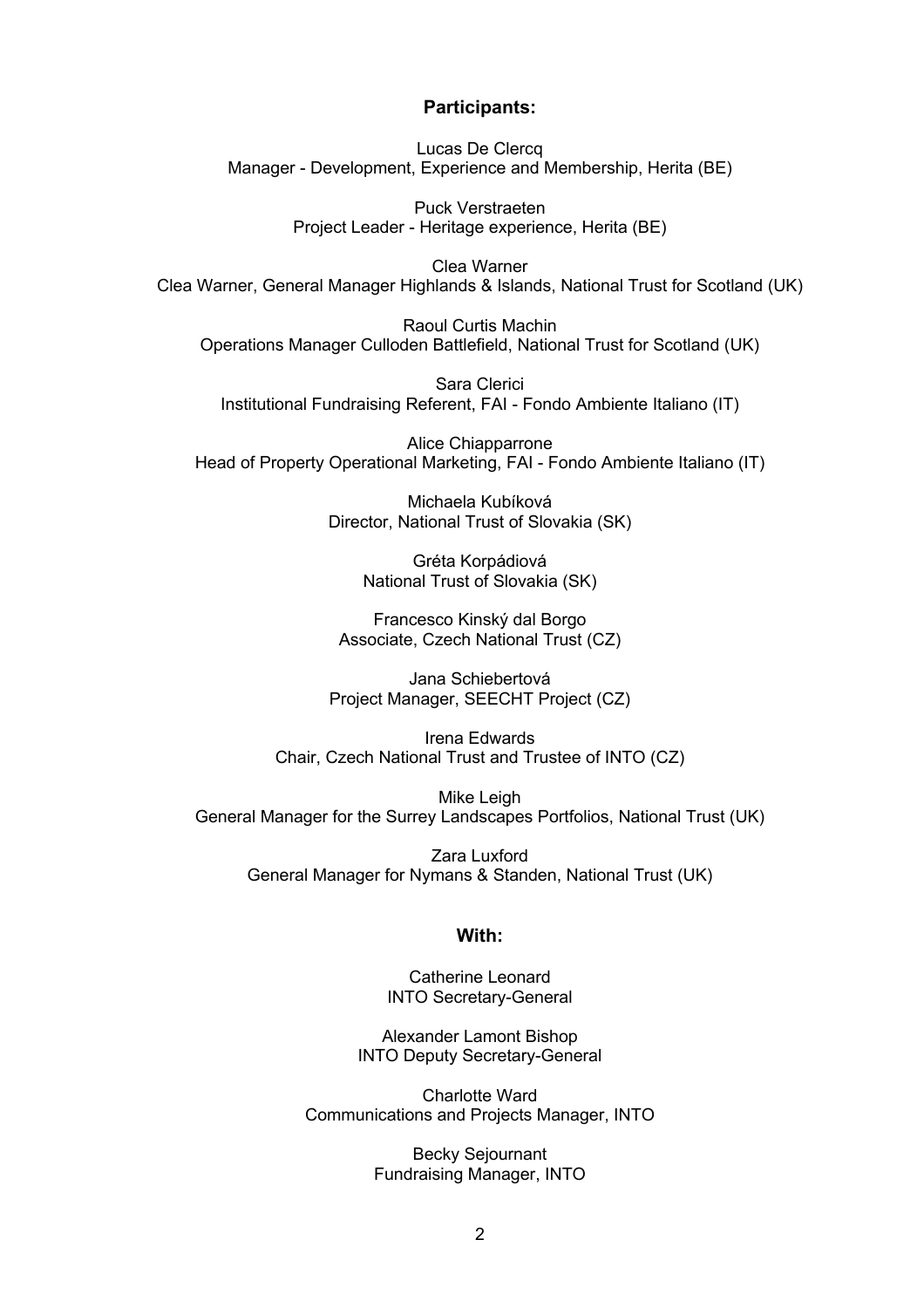#### **Tuesday 14 June 2022**

Evening **Overseas participants arrive at Gatwick and travel by taxi to the De Vere** Horsley Estate, Ockham Road South, East Horsley, Surrey, KT24 6DU (Tel: +44 1483 917075)

> For those arriving by train, the nearest station is Horsley although it may be easier to travel to Guildford

Met by Alexander Lamont Bishop, Deputy Secretary-General of INTO

### **Wednesday 15 June 2022**

| 8am     | Breakfast in the hotel                                                                                                                                                                                                                                                                            |
|---------|---------------------------------------------------------------------------------------------------------------------------------------------------------------------------------------------------------------------------------------------------------------------------------------------------|
| 9am     | Leave the hotel by taxi for Polesden Lacey, Great Bookham, near Dorking,<br>Surrey, RH5 6BD (Tel: +44 1372 452048)                                                                                                                                                                                |
| 9.30am  | Met by Katherine Mills, General Manager, for an introduction to Polesden<br>Lacey and aspects of the visitor business relevant to the SEECHT project,<br>such as visitor welcome, volunteering and membership                                                                                     |
| 11am    | Gather in Copper Beech meeting room for coffee                                                                                                                                                                                                                                                    |
|         | Kick-off meeting Part I                                                                                                                                                                                                                                                                           |
|         | Welcome and outline of <b>INTO Places</b> scheme (Catherine)                                                                                                                                                                                                                                      |
| 11.10am | An introduction to the partner sites (5 minutes each)                                                                                                                                                                                                                                             |
| 12 noon | Project management update (by CNT) including:                                                                                                                                                                                                                                                     |
|         | Review budget<br>$\bullet$<br><b>Financial reporting</b><br>$\bullet$<br>Communications<br>$\bullet$<br><b>Revised timeline</b><br>$\bullet$                                                                                                                                                      |
| 12.30pm | Secondments (Catherine)                                                                                                                                                                                                                                                                           |
|         | Partners to review and agree the Secondments Briefing, including:                                                                                                                                                                                                                                 |
|         | Overall format of secondments (programme, objective setting, report<br>writing, identifying 'good practices' for the Toolkit)<br>Who are the secondees – and what do they want to learn and share?<br>• Where are they going and when?<br>Evaluation / feedback process and timeline<br>$\bullet$ |
| 1pm     | Meeting adjourned                                                                                                                                                                                                                                                                                 |
|         | Met by Luke Forsey, Area Manager (Food & Beverage) for lunch and a<br>discussion about catering at National Trust sites                                                                                                                                                                           |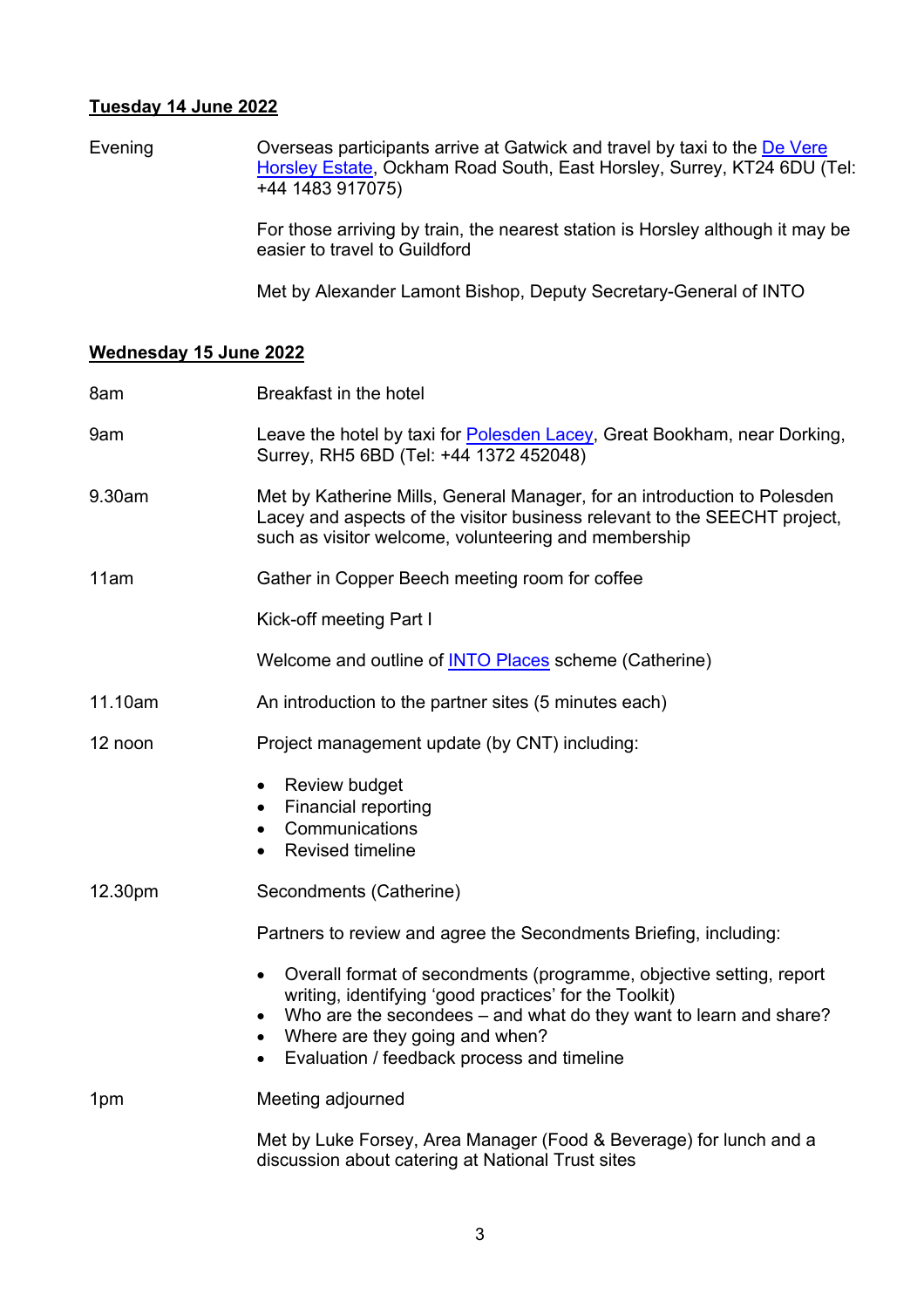| 2pm/2.30pm         | Met by Tiger de Souza, People Engagement Director, for a walk-and-talk<br>discussion about the National Trust's 'Everyone Welcome' strategic<br>priority, and how that relates to the themes of the SEECHT project,<br>including:                                               |
|--------------------|---------------------------------------------------------------------------------------------------------------------------------------------------------------------------------------------------------------------------------------------------------------------------------|
|                    | How can we ensure that the widest possible demographic visit our site?<br>How can we improve our accessibility for people living with disabilities?<br>What programmes can be implemented to ensure that our sites are<br>$\bullet$<br>relevant to people from all backgrounds? |
| 3.30 <sub>pm</sub> | Free flow visit to the house (last entry at 3.30pm)                                                                                                                                                                                                                             |
| 5pm                | Close and return to hotel by taxi                                                                                                                                                                                                                                               |
| 7pm                | Meet in the lobby                                                                                                                                                                                                                                                               |
|                    | Walk to the Duke of Wellington, Guildford Road, East Horsley, Leatherhead                                                                                                                                                                                                       |

KT24 6AA (Tel: + 44 1483 282312) for dinner

# **Thursday 16 June 2022**

| 8am     | Breakfast in the hotel and check out                                                                                                                                                                                                             |
|---------|--------------------------------------------------------------------------------------------------------------------------------------------------------------------------------------------------------------------------------------------------|
| 9am     | Leave the hotel for <b>Hatchlands Park</b> , East Clandon, Guildford GU4 7RT (Tel:<br>+44 1483 222482) by taxi                                                                                                                                   |
| 9.15am  | Kick-off meeting Part II                                                                                                                                                                                                                         |
|         | Gather in the meeting room                                                                                                                                                                                                                       |
|         | Welcome and summary of the previous day (Catherine)                                                                                                                                                                                              |
| 9.30am  | Measuring the success of pilot projects to broaden access to heritage sites<br>and deepen the connectivity between INTO Places (Alex):                                                                                                           |
|         | Increase in membership numbers<br>٠<br>Upskilling staff and volunteers<br>$\bullet$<br>Greater engagement with target groups<br>$\bullet$<br>Qualitative data, like stories from members visiting INTO Places in other<br>$\bullet$<br>countries |
| 10am    | Toolkit development (Alex)                                                                                                                                                                                                                       |
|         | Proposed format<br>٠<br>Likely themes<br>$\bullet$<br>Policy recommendations<br>Dissemination – and how to involve wider INTO membership and others                                                                                              |
| 10.30am | Pairing up sessions – each country to discuss secondment detail with partner                                                                                                                                                                     |